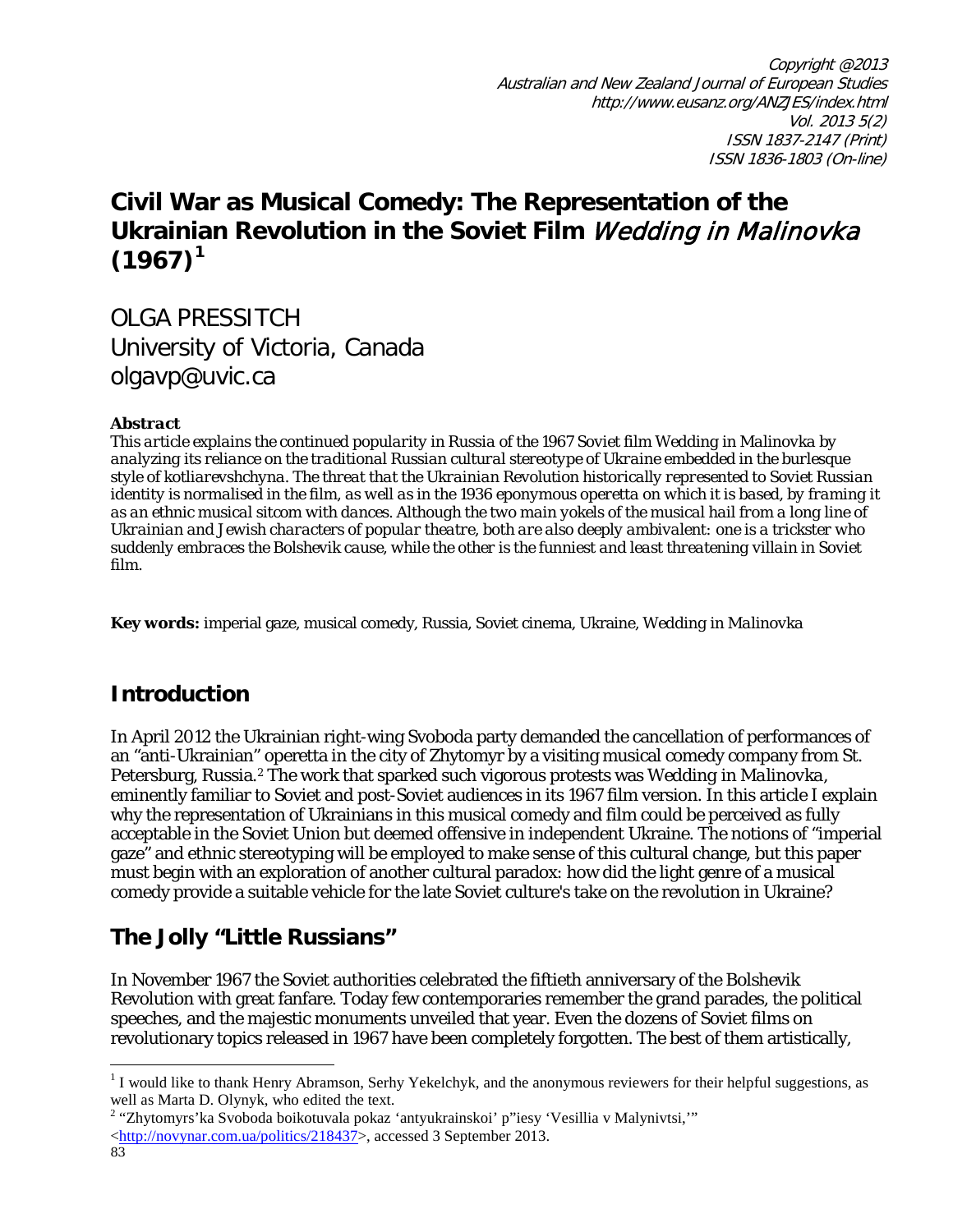#### *Pressitch ANZJES 5(2)*

 $\overline{\phantom{a}}$ 

Aleksandr Askoldov's *Commissar*, was banned at the time and finally released twenty years later.[3](#page-1-0) Yet, one "topical" film made that year proved an astonishing success with Soviet audiences and is still fondly remembered by many Russians today. This was the musical comedy *Wedding in Malinovka*. With 74.6 million tickets sold, this musical comedy became the sixth top-grossing Soviet film of all time, a close competitor of another enormously successful Soviet comedy that was released in 1967, *The Female Prisoner of the Caucasus*.[4](#page-1-1)

There is a paradox here that I will try to explain in my paper. From the Soviet authorities' point of view, a musical comedy would not normally be the most appropriate genre in which to celebrate the Revolution's anniversary; a heroic-realist drama would be more fitting. For postwar Soviet audiences, a musical comedy had long been a favourite entertainment genre, but a revolutionary topic would normally alienate viewers. Films set abroad or in the Soviet present were usually more interesting. The unexpected success of *Wedding in Malinovka* represented an interesting compromise between Soviet official ideology and Russian popular taste, a compromise underwritten, as I will argue, by the imperial gaze and ethnic stereotyping.

A number of modern thinkers, most notably Michel Foucault, have employed the concept of a "gaze" to describe a relationship marked by power dynamics between the observer and the observed. Foucault emphasises the connection between observation, disciplinary mechanisms, and self-regulating mechanisms. Second-wave feminists, such as Laura Mulvey, developed the notion of the objectifying "male gaze" representing women from a male point of view, even if women themselves were culturally conditioned to share such a vision. The post-colonial theorist E. Ann Kaplan has identified a similar power relationship in what she calls the "imperial gaze," essentially the coloniser's representation of the colonised. According to her, the imperial gaze infantilises and trivialises the colonised, while at the same time asserting its dominance. Much like the women in the case of the "male gaze," the colonised are also conditioned to see themselves through an imperial lens.[5](#page-1-2) In the case of the Ukrainians in the Russian Empire and the Soviet Union, the imperial gaze was often cloaked in comedic tropes. Such a representational mode also fitted well with the genre of musical comedy that was acquiring prominence in Stalinist and later Soviet cinema.

As Richard Taylor has shown, Soviet cinema's adoption of the musical comedy genre in the 1930s was an important political decision. Supported by the head of the Soviet cinema industry, Boris Shumiatsky, the film director Grigorii Aleksandrov pioneered the Soviet take on this well-established Hollywood genre.[6](#page-1-3) If *Jolly Fellows* (1934) and *Volga, Volga* (1938) were not explicitly political, in *Circus* (1936) and *The Radiant Path* (1940) Aleksandrov found a perfect combination of entertainment and propaganda. (The future director of *Wedding in Malinovka*, Andrei Tutyshkin, played a minor role in *Volga, Volga*.) Of course, these films also served as important cultural signals about what one could laugh at or sing about. The director Ivan Pyriev perfected the art of "glossing over" real social problems in the subgenre of Stalinist cinema for which he is primarily remembered, the "kolkhoz musical." His films, such as *The Wealthy Bride* (1938), *Tractor-Drivers* (1939), and *The Cossacks of the Kuban* (1949) portrayed the world of illusion that had little if anything to do with the Soviet peasantry's constant struggle to survive. One can argue that they illustrated better than contemporary literary works Soviet culture's embrace of what the literary scholar Katerina Clark has called "the neo-platonic element in High Stalinist epistemology."[7](#page-1-4) Such works suggested that the

<span id="page-1-0"></span> $3$  On this film, see Elena Monastireva-Ansdell, "Redressing the Commissar: Thaw Cinema Revises Soviet Structuring Myths," Russian Review Vol. 65, No. 2, April 2006, pp. 230–49.

<span id="page-1-1"></span><sup>&</sup>lt;sup>4</sup> "Chempiony sovetskogo kinoprokata," < $\frac{\text{http://multiplex.ua/Page.aspx?id=366}}{8}$ , accessed 3 September 2013.<br><sup>5</sup> See L. Mulvey, *Visual and Other Pleasures*, 2<sup>nd</sup> ed., New York, Palgrave Macmillan, 2009 and E. Ann Kaplan, *Looking* 

<span id="page-1-2"></span>*for the Other: Feminism, Film, and the Imperial Gaze, London, Routledge, 1997..* <sup>6</sup> R. Taylor, "A 'Cinema for the Millions': Soviet Socialist Realism and the Problem of Film Comedy," *Journal of* 

<span id="page-1-3"></span>*Contemporary History* Vol. 18, No. 3, July 1983, pp.439–61.<br><sup>7</sup> K.Clark, *The Soviet Novel: History as Ritual*, 3d ed., Bloomington, Indiana University Press, 2000, p. 141.

<span id="page-1-4"></span><sup>84</sup>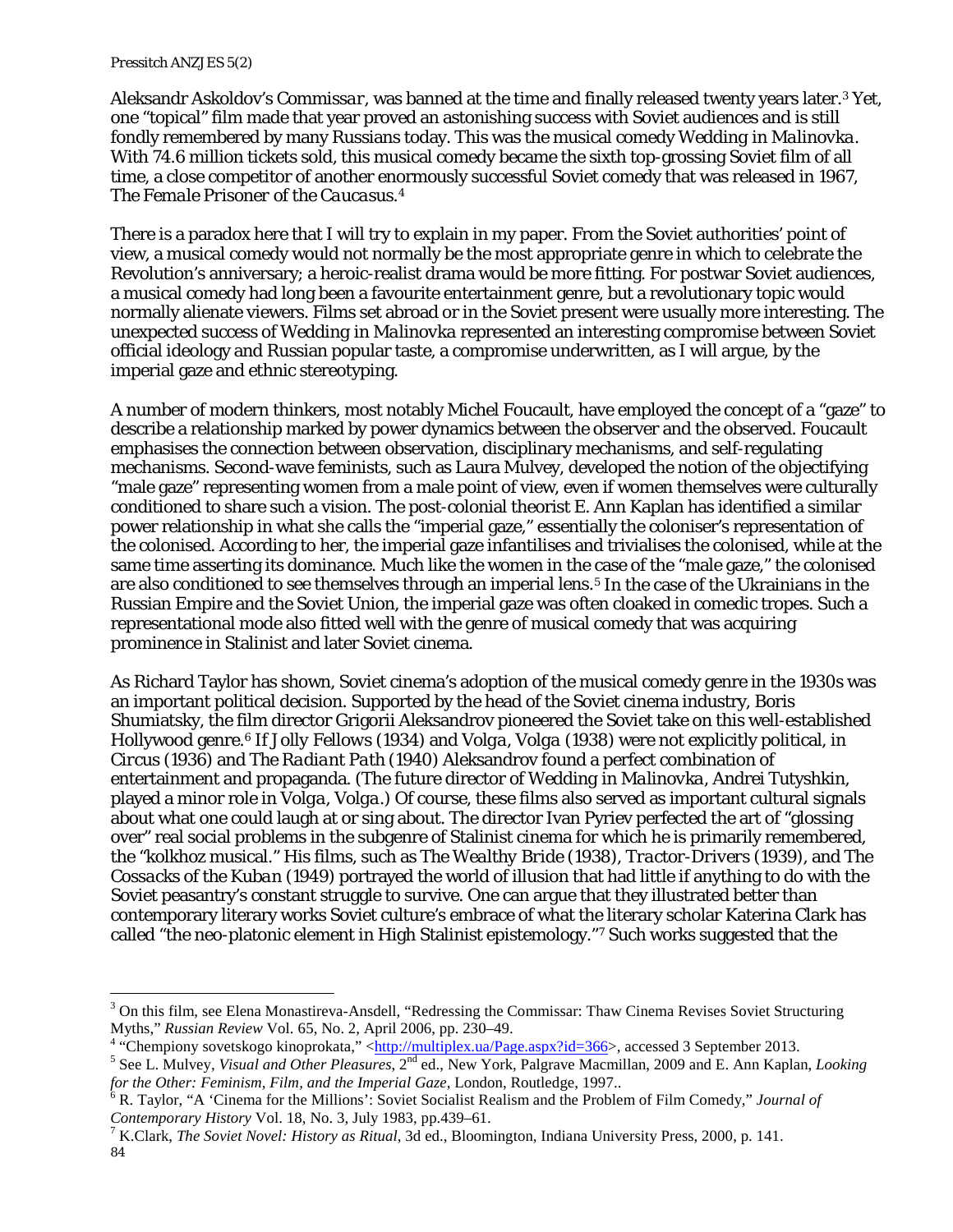*Pressitch ANZJES 5(2)* reality accessible to all was but a shadow of a "higher reality" of an ideal socialist society existing on the silver screen.

Nevertheless, it was scenes of Soviet everydayness that received musical and comedic treatment, whereas such foundational historical events as the Revolution and the Civil War were reserved for heroic drama (and sometimes also for the adventure genre targeting young adults). It would have been impossible to imagine a Soviet musical comedy about the storming of the Winter Palace or the defense of Tsaritsyn, for example. Indeed, the film director Gennadii Poloka's attempt in 1968 to turn the foreign intervention and the Bolshevik underground resistance in Odessa into an eccentric comedy resulted in the banning of that film, *The Intervention*.[8](#page-2-0)

In order to understand the phenomenon of *Wedding in Malinovka* as a popular musical comedy about the Civil War, another important category needs to be introduced, that of national (or ethnic) cultural stereotypes. Scholars have noted the connection between imperial expansion and the development of ethnic stereotyping, which reinforced the power dynamics of the "imperial gaze."[9](#page-2-1) In the Eastern European context in particular, ethnic stereotyping often justified colonial domination as necessary familial guidance of a somewhat infantile junior sibling. As Myroslav Shkandrij has shown, there is a long tradition in Russian literature of portraying Ukrainians as a good-natured, lazy, humorous, and musical people living in a bucolic paradise.<sup>[10](#page-2-2)</sup> In addition to justifying the Russian political and cultural domination of Ukraine, such a stereotypical image also made it a convenient discursive site for treating serious issues in a burlesque or folkloric mode. If the Revolution in the RSFSR was a serious thing, one could find a setting for a light-hearted take on the Revolution in the south, in the Ukrainian SSR. Russian audiences were long accustomed to this representation of Ukraine as a land of countrybumpkins—funny "Little Russians," who loved singing and dancing, as well as that of shrewd—and also funny—Jews and Gypsies, the traditional yokels and villains of folk comedy. Regardless of whether one sees Ukraine as a true colony of Russia in political and economic respects, Marko Pavlyshyn and Myroslav Shkandrij have shown that the Russian-Ukrainian cultural interaction in modern times can be analysed productively as colonial and post-colonial relations.[11](#page-2-3) Thus, *Wedding in Malinovka* did the job perfectly by symbolically relocating the brutal Civil War far away from the Russian core, into the land of endless folk dances and recognizable stock characters. The film essentially normalised the Civil War by packaging it as an "ethnic" musical sitcom with dances.

The film thus continues the long line of works representing Ukraine in the burlesque stylistics of the so-called *kotliarevshchyna*, a term derived from the surname of the Ukrainian writer Ivan Kotliarevsky, who is remembered primarily for his low-style, humorous retelling of Virgil's *The Aeneid* (1798) that became the first published literary work in the modern Ukrainian language. If the burlesque framework was perhaps unavoidable in Kotliarevsky's time, in subsequent generations this way of representing things Ukrainian marked, in Marko Pavlysyhyn's words, self-deprecating "informality and the absence of claims to a place at the table of 'serious' culture."[12](#page-2-4) George G. Grabowicz has noted that, for all the subversive potential of *kotliarevshchyna* in relation to the empire's dominant Russian high culture, Russian critics long accepted it at face value as the only

<span id="page-2-1"></span><span id="page-2-0"></span><sup>&</sup>lt;sup>8</sup> B. Beumers, *A History of Russian Cinema*, New York, Berg, 2009, p. 155.<br><sup>9</sup> See R. Dyer, *White: Essays on Race and Culture*, London, Routledge, 1997; P. M. E. Lorcin, *Imperial Identities: Stereotyping, Prejudice, and Race in Colonial Algeria*, London, I. B. Taurus, 1999; E. Shohat and R. Stan, *Unthinking Eurocentrism: Multiculturalism and the Media*, London, Routledge, 1994.<br><sup>10</sup> M. Shkandrij, *Russia and Ukraine: Literature and the Discourse of Empire from Napoleonic to Postcolonial Times,* 

<span id="page-2-2"></span>Montreal, McGill-Queen's University Press, 2001, p. 81.<br><sup>11</sup> M. Pavlyshyn, "Post-Colonial Features in Contemporary Ukrainian Culture," *Australian Slavonic and East European* 

<span id="page-2-3"></span>*Studies* Vol.6, 1992, pp. 41–55; Shkandrij, *Russia and Ukraine* op. cit. <sup>12</sup> M. Pavlyshyn, *Literatura, natsiia i modernist*: Universytetski dialohy, No. 18, Lviv and Kyiv, Tsentr humanitarnykh

<span id="page-2-4"></span>doslidzhen; Smoloskyp, 2011, p. 15. See also Pavlyshyn's pioneering article on the construction of the myth of Ukraine in Kotliarevsky: Marko Pavlyshyn, "The Rhetoric and Politics of Kotliarevsky's Eneida," *Journal of Ukrainian Studies*, Vol. 10, No. 1, 1985, pp. 9–24.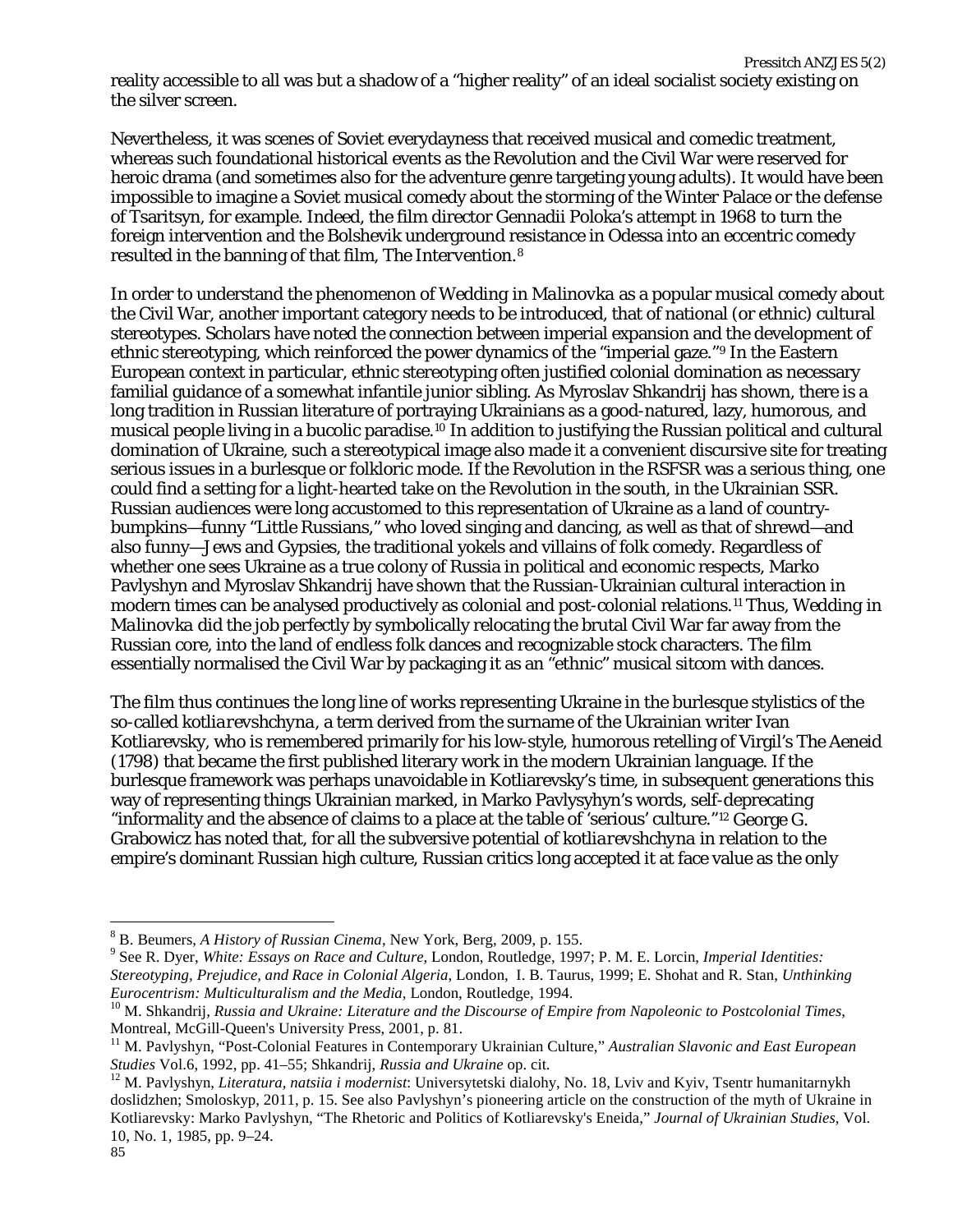possible incarnation of Ukrainian culture.[13](#page-3-0) Burlesque, ethnographic Ukraine as a safe concept that did not threaten imperial hierarchies was carried over into the Soviet period, in particular after the conservative turn in Stalinist culture after the mid-1930s.

# **The Quest for a Soviet Operetta**

The film *Wedding in Malinovka* was based on the eponymous Soviet operetta (1936) and set to a libretto by the Ukrainian-Jewish writer Leonid Yukhvid (1909–1968). The work thus came from a different background, that of musical-comedy or operetta theatre, in which the constant quest for "topical" Soviet operettas could conceivably result in a turn to a revolutionary topic. Because of the very nature of the musical-comedy genre, such a turn would not appear sacrilegious, the way it would have in Stalinist cinema. Furthermore, ethnic stereotypes and stock musical characterizations were also well entrenched in musical comedy. The artistic director of the Kharkiv Musical Comedy Theatre, Oleksii Riabov, wrote the music to Yukhvid's original Ukrainian text, and *Wedding in Malynivka* in its original incarnation as a Ukrainian-language operetta was briefly staged in Kyiv in 1938, but did not enjoy a long run. However, the work had a much longer run in Russia in a Russian translation with a new musical score by Boris Aleksandrov, which the Moscow Operetta Theatre first performed on 8 November 1937. It was this Russian version on which the 1967 film is based. It is also telling that the film was made at the Leningrad Film Studios rather than at the Dovzhenko Film Studio in Kyiv, even though all filming on location took place in Ukraine. Thus, this was an explicitly Russian cultural product about Ukraine.

Interestingly enough, it could have been a Ukrainian film. The archival collection of the Dovzhenko Studio contains a pre-production file on *Wedding in Malinovka*. These documents confirm that in the summer of 1960 Yukhvid signed a contract for a film script, which was duly delivered to the studio. However, the studio management procrastinated over assigning a director to work on the film, while at the same time demanding that the script be shortened. Finally, the contract was officially voided after two years, but Yukhvid kept his substantial honorarium by arguing that he fulfilled his obligations and it was the studio that lost interest in the project.[14](#page-3-1) The memoirs of the Russian actor Mikhail Pugovkin, who played one of the main characters in *Wedding in Malinovka*, confirm the existence of a "difficult story" behind the film, which was originally seen as a Dovzhenko Studio project.[15](#page-3-2) However, with the Revolution's fiftieth anniversary approaching, the management of the Ukrainian studio apparently turned down this project as "not serious," opting instead to mark the jubilee with historicalrevolutionary films.[16](#page-3-3) Significantly, though, a musical comedy about the revolution in Ukraine was not seen as inappropriate at the Leningrad Film Studio. In fact, the film reproduced the cultural tropes elaborated during an earlier, Stalinist period and as a part of an even longer Russian theatrical tradition.

The published memoirs of the famous Soviet operetta actor and director Grigorii Yaron shed an interesting light on how the traditional imperial stereotype of Ukrainians provided the makers of the new genre with a ready-made model. As artistic director since 1927 of the world's first state-funded operetta theatre in Moscow, Yaron was at the forefront of the search for a new Soviet musical comedy. The search was a difficult one. Party ideologists harshly criticised all attempts to combine topics from contemporary Soviet life with the conventions of Viennese operetta genre, including its stock characters and the celebration of gaiety. The state demanded a musical comedy that would be entertaining for audiences, but at the same time unmistakably "Soviet" in content, addressing significant social issues and providing an uplifting message about socialism. After several unsuccessful attempts to find a safe Soviet subject to laugh at, sometime in the mid-1930s word reached Yaron that

<span id="page-3-0"></span><sup>13</sup> H.Hrabovych [George G. Grabowicz], "Semantyka kotliarevshchyny," in his *Do istorii ukrainskoi literatury:* 

<span id="page-3-1"></span>Doslidzhennia, esei, polemika, Kyiv, Krytyka, 2003, pp. 291–305, here p. 302 and p.304.<br><sup>14</sup> Tsedntralnyi derzhavnyi arkhiv-muzei literatury i mystetstva Ukrainy, f. 670, op. 1, spr. 1289, ark. 1–18.<br><sup>15</sup> Mikhail Pugovkin,

<span id="page-3-3"></span><span id="page-3-2"></span>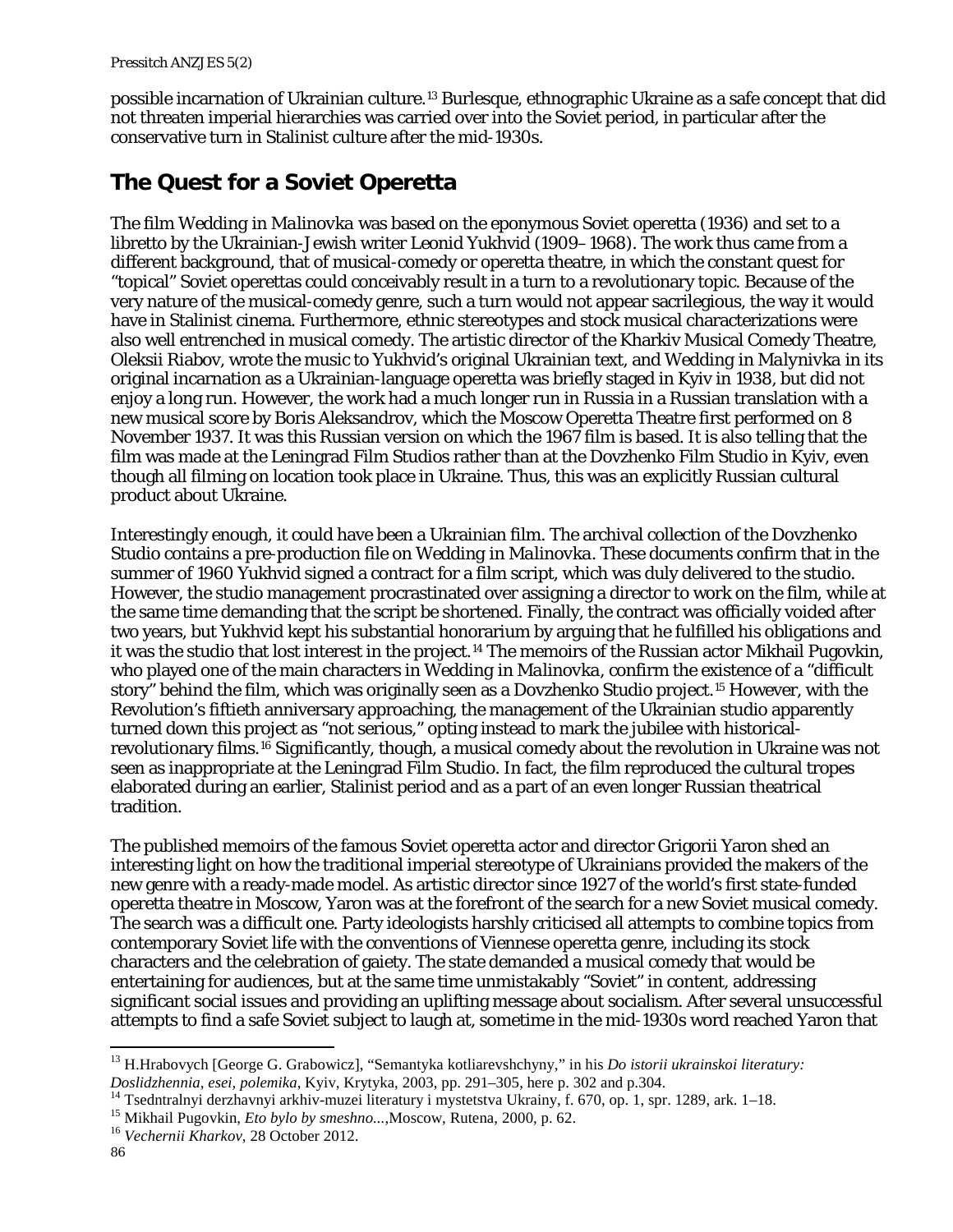a musical comedy based on Nikolai Gogol's *Sorochyntsi Fair* was running in Kharkiv with great success. Yaron felt that he was on the verge of finding a solution: "Gogol in operetta! Would this not be the key to a magic door that we could not open for so long? Would this not be the door to something our own, national, dear—our songs, our people, our beautiful nature?"[17](#page-4-0)

What this meant in practice, however, was the recycling of the conventions of nineteenth-century provincial ethnographic theatre, a genre that imperial audiences could enjoy as a harmless portrayal of colourful minorities and which did not challenge fundamental colonial cultural hierarchies. When Yaron summoned to Moscow the Kharkiv librettists Yukhvid and M. Avakh, it turned out that their operetta "was based on Starytsky's *Sorochyntsi Fair* that had been staged by Ukrainian companies for many years."[18](#page-4-1) Mykhailo Starytsky's 1883 comedy had a long stage history. Ukrainian (and some Gypsy) folk costumes, customs, and dances formed the core of its appeal to audiences in Russia, as well as in the empire's Ukrainian provinces. Characteristically, when Yaron decided to improve on the libretto, he read various nineteenth-century authors, whose work only reinforced the ethnic stereotype of the Little Russians as people who are not to be taken seriously. He names Vasily Narezhny (Vasyl Narizhny), Hryhorii Kvitka-Osnovianenko, and, amazingly, even Vissarion Belinsky, whose most significant contribution to nineteenth-century debates about Ukrainian culture consisted of openly denying its right to exist.[19](#page-4-2)

After the success of *Sorochyntsi Fair* with Russian audiences, Yaron wanted to apply his newly discovered recipe to other, perhaps more topical, projects. He acknowledged later that *Wedding in Malinovka* "in some way became the continuation of what we found while working on *Sorochyntsi Fair*."[20](#page-4-3) In the summer of 1936 Yukhvid arrived from Kharkiv with the first draft of a comedy about the Civil War in Ukraine that would become *Wedding in Malinovka*. Yaron felt that the play was "new and unusual for operetta theatre and at the same time had all that the latter required: an uplifting character, romanticism, colourful content, and gaiety, as well as the possibility to show folk dances and songs, in which the protagonists could pour out their sorrow, joy, and daring."[21](#page-4-4) The Moscow Operetta Theatre hurriedly embarked on staging *Wedding in Malinovka* in time for the Revolution's twentieth anniversary in November 1937.

Of course, what Yaron called "folk songs and dances" was really a modern imitation of such or even explicitly new musical material, including certain folk-song elements. In part this was connected to the composer and script-writers' desire to collect their royalties for the "original" score, but it was also a way to insert a "Soviet" component into the work in the form of dialogue or musical citations from revolutionary songs. Although Yukhvid had originally worked with the Ukrainian operetta composer Oleksii Riabov, in Moscow a new musical score had been commissioned from the Russian composer Boris Aleksandrov, who had close connections to the Red Army Choir. This change was likely just a formality, however, because the lead song was exactly the same in the Ukrainian and Russian versions, and it is difficult to imagine more than one way of setting it to music. Imitating the dancing rhythm and vocabulary of Ukrainian folk songs, the song went, "A girl was seeing off the Cossack to the Kotovsky army / She stood by the road, beautiful as a guelder rose (*kalyna*)."[22](#page-4-5)

<span id="page-4-0"></span><sup>&</sup>lt;sup>17</sup> G. Yaron, *O liubimom zhanre*, Moscow, Iskusstvo, 1960, p. 178.<br><sup>18</sup> Ibid.

<span id="page-4-2"></span><span id="page-4-1"></span><sup>&</sup>lt;sup>19</sup> Ibid. On Belinsky's dismissal of modern "high" Ukrainian culture, see Andrea Rutherford, "Vissarion Belinskii and the Ukrainian National Question," *Russian Review* Vol. 54, No. 4, 1995, pp.500–15.

<span id="page-4-5"></span>

<span id="page-4-4"></span><span id="page-4-3"></span><sup>&</sup>lt;sup>20</sup> Yaron, *O liubimom zhanre*, p. 178.<br><sup>21</sup> Ibid.<br><sup>22</sup> Grigory Kotovsky (1881–1925) was a Red cavalry commander during the Civil War who was posthumously mythologised as a popular hero of the Revolution in the south. His guerrilla detachment (later cavalry brigade and division) operated in southern Ukraine in 1919–20. 87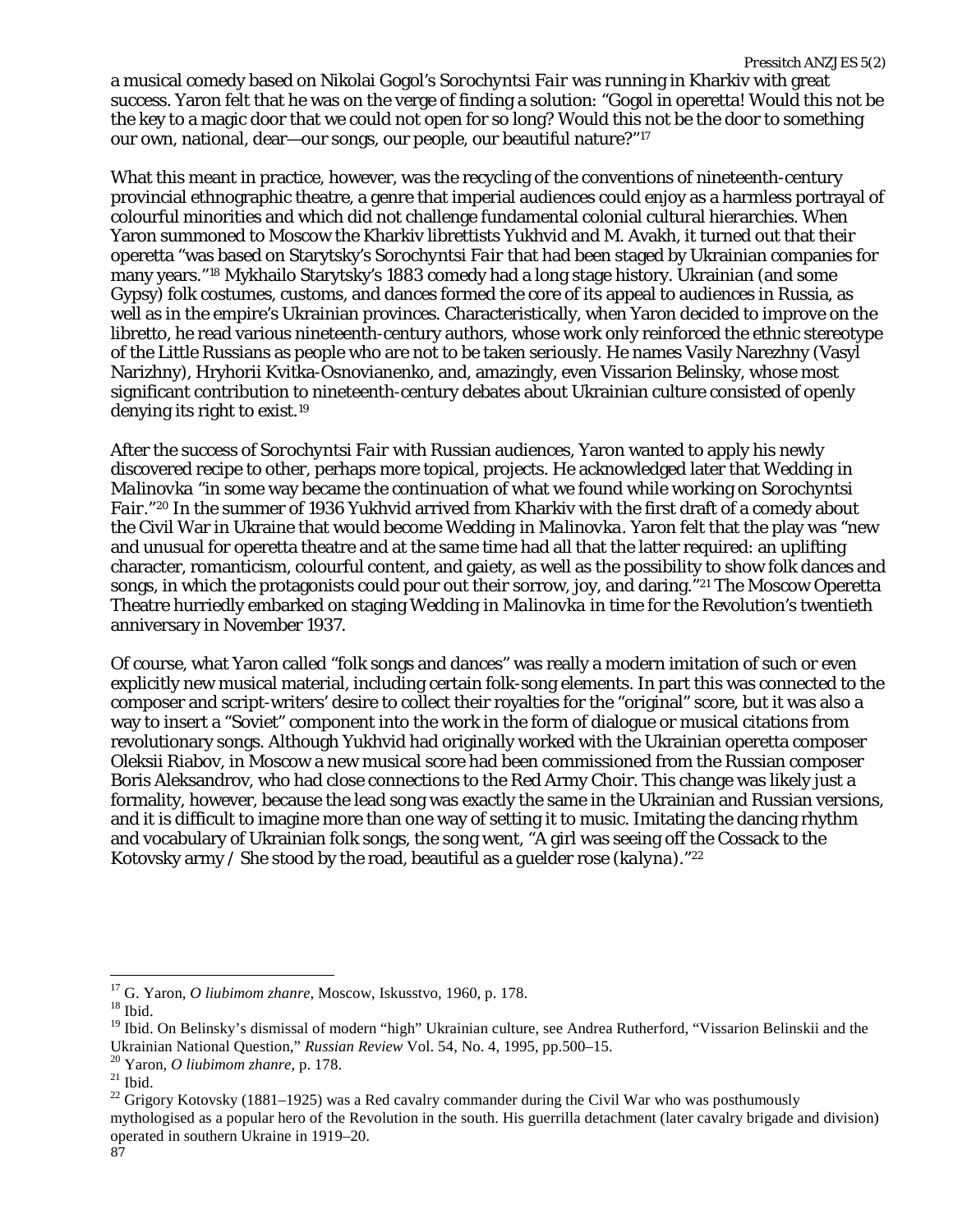$\overline{\phantom{a}}$ 

### **The Civil War as an Ethnic Sitcom**

Like the operetta, the film is set in 1920 in the southern Ukrainian village of Malynivka (Rus., Malinovka), which had changed hands so many times during the Civil War that the locals were never sure under what regime they were living on any given day. Indeed, in the film's opening line, a Red cavalryman is asking a villager, "Under what government is your Malinovka today?" We are immediately introduced to Mayor Nechipor and the young lovers Andreika and Irinka, who are all expecting the Reds to arrive, and the kulak Baliasnyi. The Reds are indeed in the vicinity, but the first to enter the village is the independent band of the native son Hrytsko, who now calls himself Lord Otaman Gritsian of Taurida. Naturally, he is the son of the kulak Baliasnyi and he too is in love with Irinka, whom he wants to marry. The Red commander Nazar Duma makes it into the village disguised as the White liaison officer the gang is expecting, and the Reds launch their attack during a wedding. Of course, Nazar also turns out to be Irinka's long-lost father, a revolutionary who had been imprisoned in Siberia.

The process of translation inevitably changed the comedic accents of the work because so many of them relied on language-switching. In the Ukrainian original, most characters speak literary Ukrainian, but some also mix Ukrainian and Russian in a way typical of so-called *surzhyk*.[23](#page-5-0) This comedic effect is completely lost in the Russian translation and, in fact, replaced with a more sinister one, in which Ukrainian phrases are spoken by negative characters. The main villain, Otaman Gritsian, switches to Ukrainian twice in the play. The first time is when he proclaims his intention to establish an independent state (*samostiinu derzhavu*) in Malynivka County, and the second is when he demands money for his band from his kulak father (*Hroshi, batku, hroshi!*). Although the main positive protagonist, the Red commander Nazar Duma, is a local Ukrainian, he uses this language only once in the film. Tellingly, this happens when he is working undercover pretending to be a White officer, who in turn pretends to be a soldier returning from the front. This situation of double deceit already marks his linguistic choice as "fake," not to mention that the phrase itself is inappropriately low-culture, out of step with his usual conduct: "Ta ty sho, skazyvsia?" (Have you gone crazy?).

Perhaps even more tellingly, Gritsian is visually connected in the film to Ukrainian history in a way no other character is. In Yukhvid's play, he is only described as "all decorated with bombs and revolvers, with rings on his fingers."<sup>[24](#page-5-1)</sup> However, in his first appearance in the film he wears the historical Cossack costume complete with baggy pantaloons, a blue waist sash, jerkin, sheepskin hat, and a saber. In the second part of the movie, when Gritsian is dressed up for his wedding, he keeps the pantaloons and the sash, which he wears with a tailcoat over a formal shirt—a symbolic combination of "bourgeois" dress with the historic Ukrainian one.

If the Ukrainian setting of the story was resignified by the Russian translation and the strengthening of negative accents, the overall ethnic landscape of the play also merits closer attention, not least because of its omissions. Leonid Yukhvid was born in the southern Ukrainian town of Huliai-Pole, which served as the capital of Nestor Makhno's anarchist republic during the Civil War. As a Jewish boy growing up in the midst of a violent military conflict that included bloody Jewish pogroms, it is curious that he did not include a single Jewish character in his play. In my view, however, a symbolic displacement took place here, a displacement that contemporary audiences "read" easily. The negative character who is given most prominence in the play, the Russian-speaking Odessan Greek Popandopulo, is a thinly disguised Jewish yokel.<sup>[25](#page-5-2)</sup> Historically, this comic character was a role reserved for Jewish actors who spoke with the "Odessan" accent. The first Popandopulo was Grigory Yaron himself, the leading character actor of early Soviet operettas. In the film, the role of

<span id="page-5-0"></span><sup>23</sup> On *surzhyk*, see Laada Bilaniuk, *Contested Tongues: Language Politics and Cultural Correction in Ukraine*, Ithaca, N.Y., Cornell University Press, 2006.

<span id="page-5-2"></span><span id="page-5-1"></span><sup>&</sup>lt;sup>24</sup> L. Yukhvid, "Vesillia v Malynivtsi," *Sotsialistychna kul'tura*, No. 5, 1939, p.56.<br><sup>25</sup> Popandopulo's "implicit Jewishness" has been noted by other scholars. See, e.g., Jarrod Tanny, *City of Rogues and Schnorrers: Russia's Jews and the Myth of Old Odessa*, Bloomington, Indiana University Press, 2011, p. 151. 88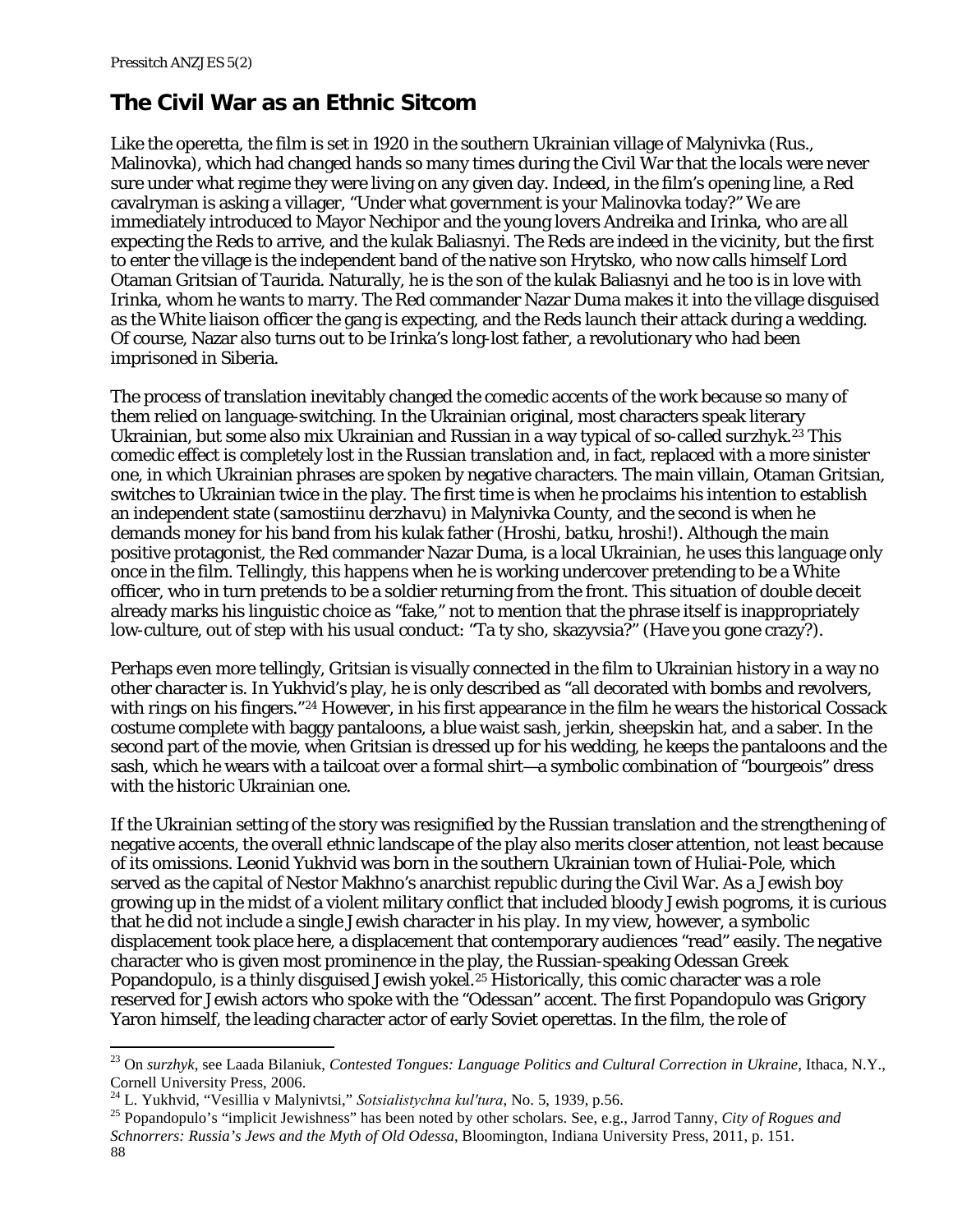Popandopulo is played by the equally famous Mikhail Vodianoi (Wasserman), who would eventually become the director of the Odessa Musical Comedy Theatre.

Regardless of his Greek name and the historical presence of ethnic Greeks in southern Ukraine, Popandopulo functions in the film as a crypto-Jew because traditional Ukrainian and Russian popular cultures did not possess an established stereotype of a Greek, and there was no such character in folk tales or puppet theatre. Instead, Popandopulo clearly takes over the role traditionally reserved for a Jew and gets a beating in exactly the same way the "Jew" would in the historical *vertep* puppet theatre.

Popandopulo is encoded as un-manlike in the film. He is dressed in a striped sailor's jersey that is much too small for him and red hussar trousers that he obtained from some speculators by trading the gang's machine-gun for them. He swings his hips when he walks. At a wedding he sings in a woman's voice (lip-syncing to a gramophone record), "Caress me, be bolder with me, the devil take you." He cannot take a strong handshake and is constantly beaten up by both men and women, his only reaction to this being to complain of his "nerves" and to ask bystanders why they did not defend him. Finally, Popandopulo is the first to abandon Gritsian and run away (naturally, dressed as a peasant woman carrying a goose). His favourite expression of admiration in the film is "Why, but why am I so much in love with you?" and it is always addressed to men.

If such gender characterization makes Popandopulo a weak enemy, his speech patterns and singing also make him a lovable weak enemy. In both the Ukrainian and the Russian versions of the operetta he speaks the endearing Odessan Russian filled with criminal slang and funny expressions. He also sings politically unsound songs; the one about a certain Marusia in pink stockings became an instant hit with Soviet audiences. Explicitly apolitical, sexual, and suggestive of the narrator's identity as a thief, this song imitated the non-Bolshevik mass culture of late imperial Russia and the 1920s. According to the Soviet musical critic Elizaveta Grosheva, Vodianoi's Popandopulo possesses a "naive, almost childlike vulnerability, even kindness—precisely the features causing the audiences to smile and sympathise with him."[26](#page-6-0)

If the "implicit Jew" Popandopulo is central to the film's plot, just as he was in the original Ukrainian text, a close reading of the latter also reveals another "hidden" ethnic character in the film. The play features two protagonists with Moldovan names, who introduce themselves as natives of Bessarabia: Petria, the Reds' second-in-command, and Yashka, a soldier and jokester, whose speech and his sister's name suggest Gypsy origins. In the film, these two roles are merged into one, that of Petria, but he is played by the most recognizable Soviet Roma actor and singer, Nikolai Slichenko. His portrayal of Petria is characterised by heightened emotionality, lyrical singing, and dancing with reckless abandon. At the end of the film, when all the main protagonists kiss their opposite-sex partners with whom they have been reunited, Petria kisses his horse. This is, of course, a not-so-subtle reference to the folkloric stereotype of the Gypsy as a horse thief.

## **The Dancing Conquest of Ukraine**

l

If Jews and Gypsies are implicitly present in the film and not just through the assignment of their roles to famous actors of the same ethnicity, it is significant that the most memorable Ukrainian character is played by a Russian actor, Mikhail Pugovkin. His role (Yasha the soldier) differs somewhat from the Ukrainian libretto, in which Yashka the Bessarabian is sent undercover to Malinovka by the Reds. In the film, Yasha the soldier is a stranger making his way home from Austrian captivity, but stopping in Malinovka because his own village nearby has been burned down by the Whites. As Yaron explained in his memoirs, this difference between the Ukrainian and Russian libretti emerged during the production stage in 1937, when the Moscow Operetta Theatre was rushing to stage *Wedding in Malinovka* in time for the Revolution's anniversary. Since Yukhvid was allegedly slow in sending the requested revisions, Yaron assigned the task to the Moscow dramaturge and Odessa native Viktor

<span id="page-6-0"></span><sup>26</sup> Quoted in V. S. Maksimenko, *Imia: Mikhail Vodianoi*, Odesa, OKFA, 1999, p. 87. 89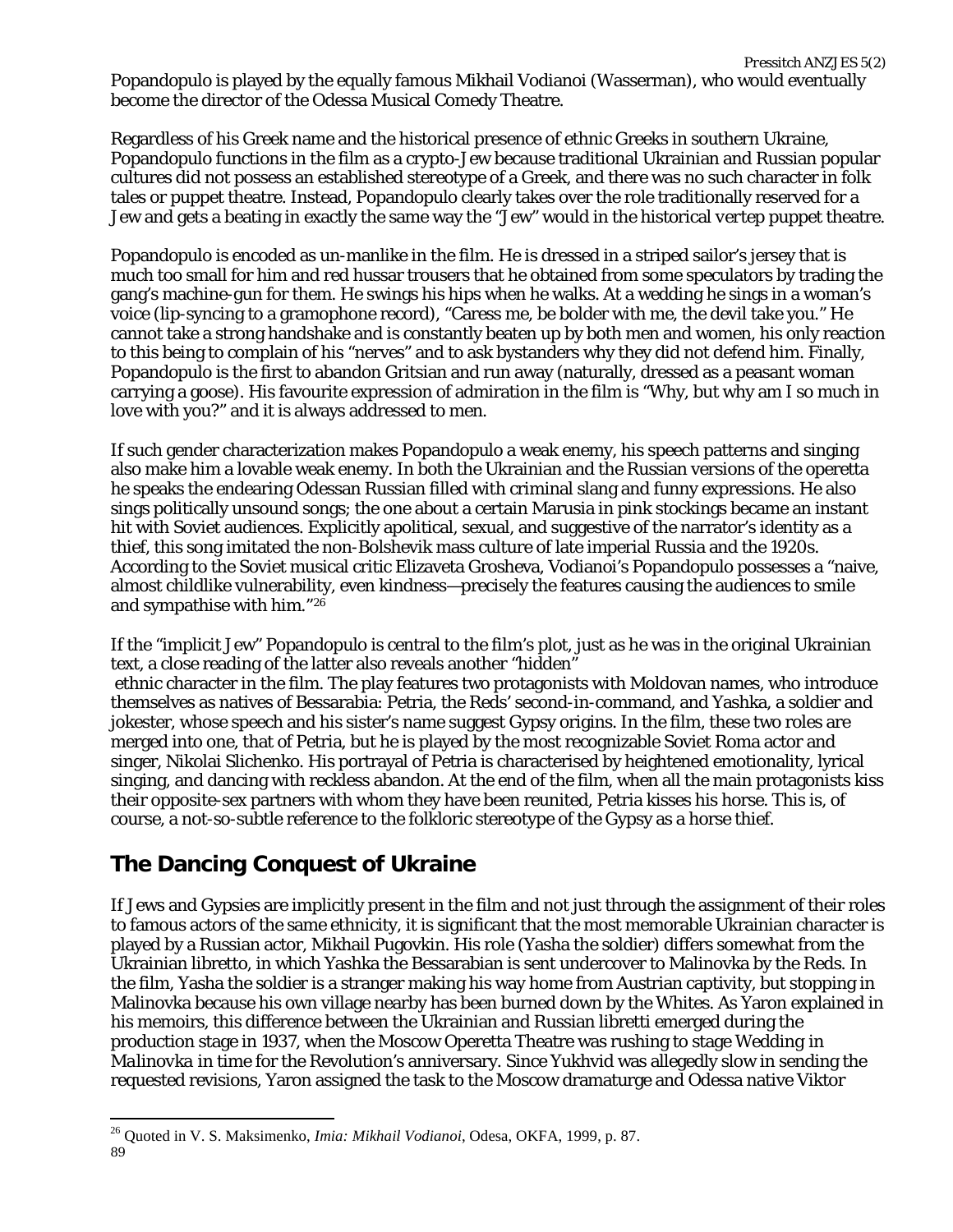#### *Pressitch ANZJES 5(2)*

Tipot (as in "tea pot"; real name: Ginzburg).<sup>[27](#page-7-0)</sup> As a result, one of the play's central characters, who in Ukraine was portrayed as the Red officer working undercover and thus *pretending* to be a funny simpleton, in the Russian version became just an amusing Ukrainian yokel. This symbolic detachment from the Reds allowed the character of Yasha to become one of the two principal clowns in the film rivaling only Popandopulo. His endless jokes, misplaced German words, and dancing are among the movie's main attractions. Particularly interesting is the scene in which he tells a local peasant woman that (the traditional Ukrainian dance) *hopak* is now "out of fashion," and he proceeds to teach her to dance what he believes is the fashionable European "two step." However, he pronounces it as *v tu step′* ("into this steppe"). Their awkward dancing to foxtrot-like music in a yard behind the hut both lampoons Western mass culture of the 1910s and, by extension, presents Ukraine as backward and not suited for anything but folk singing and dancing.

Although he joins the Reds in the end, Yashka the soldier is in fact an archetypal "Little Russian" jester of the Russian popular theatre. In the tradition of the famous Shelmenko (a Ukrainian jester character in the nineteenth-century plays of Hryhorii Kvitka-Osnovianenko), he is looking for a job "that would not involve much work, for example as a boss of some kind." In the meantime, he occupies himself with practical jokes, dancing, and singing. Pugovkin's portrayal of a funny "Little Russian" was so successful that in 1971 he played Shelmenko in the Russian film *Shelmenko the Orderly*, also directed by Tutyshkin. Significantly, the actor himself felt that he was not qualified for the role because he did not know any Ukrainian, but the director did not see this as an impediment.[28](#page-7-1) His brand of "Little Russian" comedy did not require any cultural authenticity in the depiction of Ukrainians, but rather the consistent application of the "imperial gaze."

If it is easy to see in the film the tropes and narrative models borrowed from nineteenth-century Ukrainian ethnographic theatre and colonial comedic stereotypes, establishing its relationship to earlier Soviet films about the Civil War is considerably more difficult. There is an obvious intertextual reference to perhaps the most famous of them all, *Chapayev* (1934), in the form of a circle-top window through which a Red soldier conducts reconnaissance at Gritsian's camp. It is almost exactly the same window through which Chapaev fires his machine gun at the advancing Whites. Yet, in many respects, *Wedding in Malinovka* is *Chapayev* in reverse. Instead of the Whites storming the Red camp during the night, it is the Reds who surprise Gritsian's drunken fighters with a night-time raid. Instead of Chapayev's soldiers (and Chapayev himself) representing the "people" that Commissar Furmanov needs to indoctrinate with communist consciousness, the Reds in *Wedding in Malinovka* are shown as unambiguously pro-Soviet.[29](#page-7-2) It is the local Ukrainians who are divided in their loyalties, a situation that frames the plot as a story of liberation and punishment by the Bolsheviks, essentially just another way of narrating the conquest. The liberation aspect is represented symbolically by the film's longest dance scene, in which uniformed Red soldiers whirl dozens of Ukrainian young women dressed in traditional embroidered costumes in a dance fusing elements of Ukrainian, Russian, and Red Army dance steps.

Yet, the dancing conquest of Ukraine remains tantalizingly incomplete because by the end of the film it is unclear to the viewer what has happened to Gritsian, who is last shown running away. The fate of his father, the kulak Baliasny, is not apparent either. In Yukhvid's Ukrainian original, a Red soldier says that they have lost track of Baliasny, an obvious reference to Stalinist official discourse postulating that alleged kulak saboteurs were still operating throughout the Soviet state, and in Ukraine in particular. The symbolic capture of the enemy in the film is limited to a comedic apprehension of the crossdressing Popandopulo.[30](#page-7-3) However, the most subversive, if unintentional, element of the film's finale

<span id="page-7-1"></span><span id="page-7-0"></span><sup>&</sup>lt;sup>27</sup> Yaron, *O liubimom zhanre*, p. 182.<br><sup>28</sup> Pugovkin, *Vse eto bylo by smeshno*, p. 66.<br><sup>29</sup> On *Chapayev*, see Julian Graffy, *Chapaev: The Film Companion*, London, I. B. Taurus, 2010.

<span id="page-7-3"></span><span id="page-7-2"></span> $30$  In the short-lived sequel operetta *Second Wedding in Malinovka* that was staged in Odessa in the 1970s, the audiences met Popandopulo again after he had served twenty years of hard labor (Maksimenko, *Imia: Mikhail Vodianoi*, p. 87). This 90